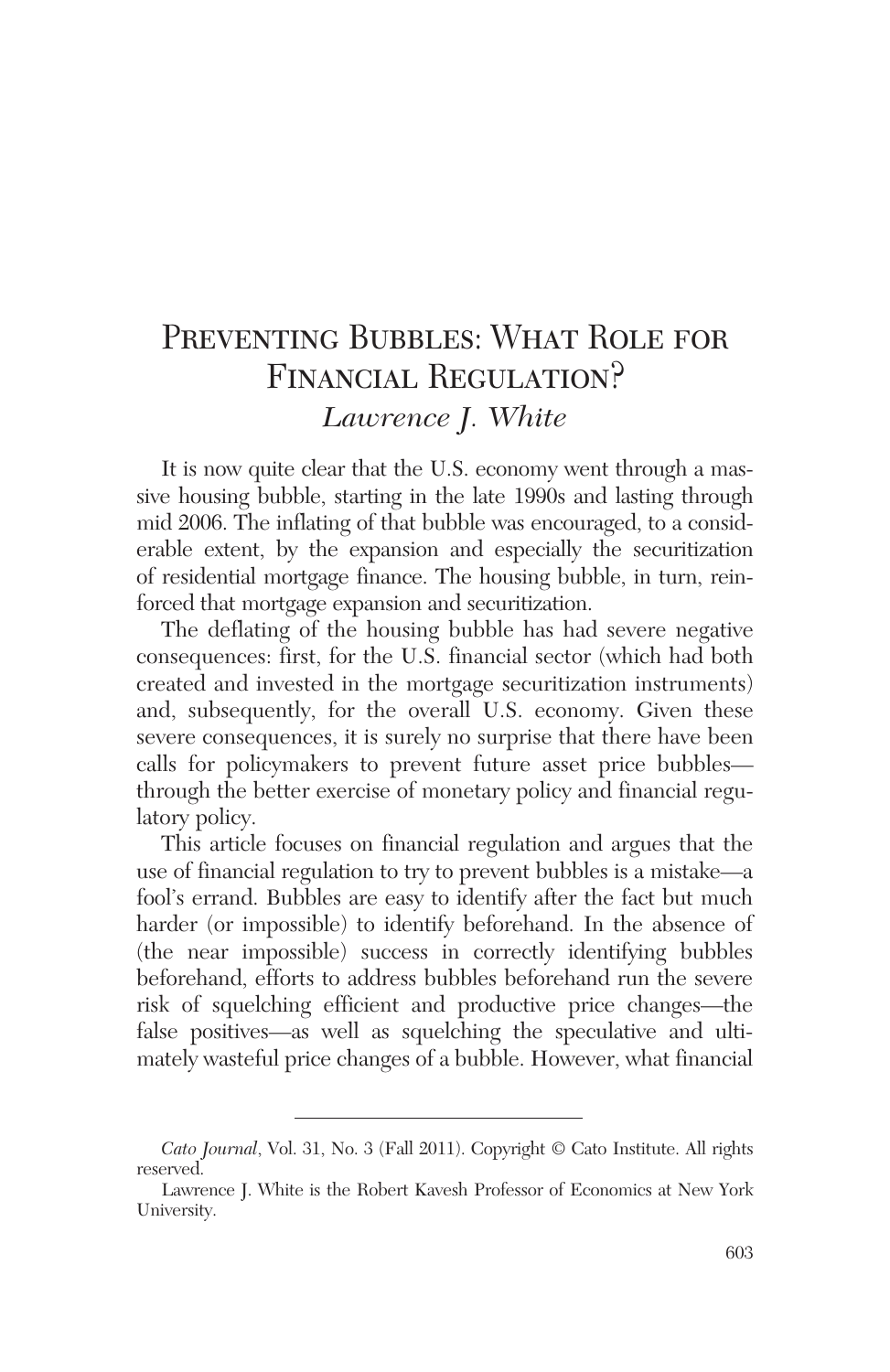regulation—specifically, prudential regulation—can do is to ameliorate the consequences of a bursting bubble for the financial sector.<sup>1</sup>

The article is organized along the following lines: I begin by discussing bubbles and why efforts to try to address them directly through financial regulation (or, indeed, through any public policy) are unwise. Next, I contrast the consequences of the bursting of two recent bubbles—the U.S. tech stock market bubble of the late 1990s and the housing bubble of the 2000s—and argue that the latter's bursting was far more devastating because too many of the consequences fell directly on the thinly capitalized, highly leveraged financial sector that could ill afford the losses that the bursting created. Finally, I turn to the case for prudential regulation of financial institutions and then offer a brief conclusion.

## Bubbles

After the fact, bubbles are always easy to identify: For a specific asset class, asset prices went up; subsequently they went back down. Therefore, this asset class experienced a bubble.

The U.S. housing bubble of the 2000s is only the most recent asset bubble.2 Earlier bubbles of the past few decades include the U.S. tech stock market bubble of the late 1990s, the Japanese real estate and stock market bubbles of the 1980s, and the gold market bubble of the 1970s.

Of course, the history of asset bubbles' expanding and collapsing stretches far longer. That history encompasses the U.S. stock market expansion of the 1920s and subsequent collapse in the early 1930s, Florida land speculation of the 1920s, periodic U.S. railroad speculative bubbles of the late 19th century, the French (John Law) Mississippi land and British South Sea bubbles of the early 18th century, and the Dutch tulip mania bubble of the early 17th century. Economic and financial historians could surely expand considerably upon this list.<sup>3</sup>

<sup>1</sup>In this respect, the general argument parallels that found in Mishkin (2008); see also Malkiel (2010).

2 It is worth noting that the United States was not alone in experiencing a housing bubble: England, Ireland, and Spain experienced housing bubbles of roughly similar magnitudes.

3 Indeed, Reinhardt and Rogoff (2009) provide evidence on "eight centuries of financial folly."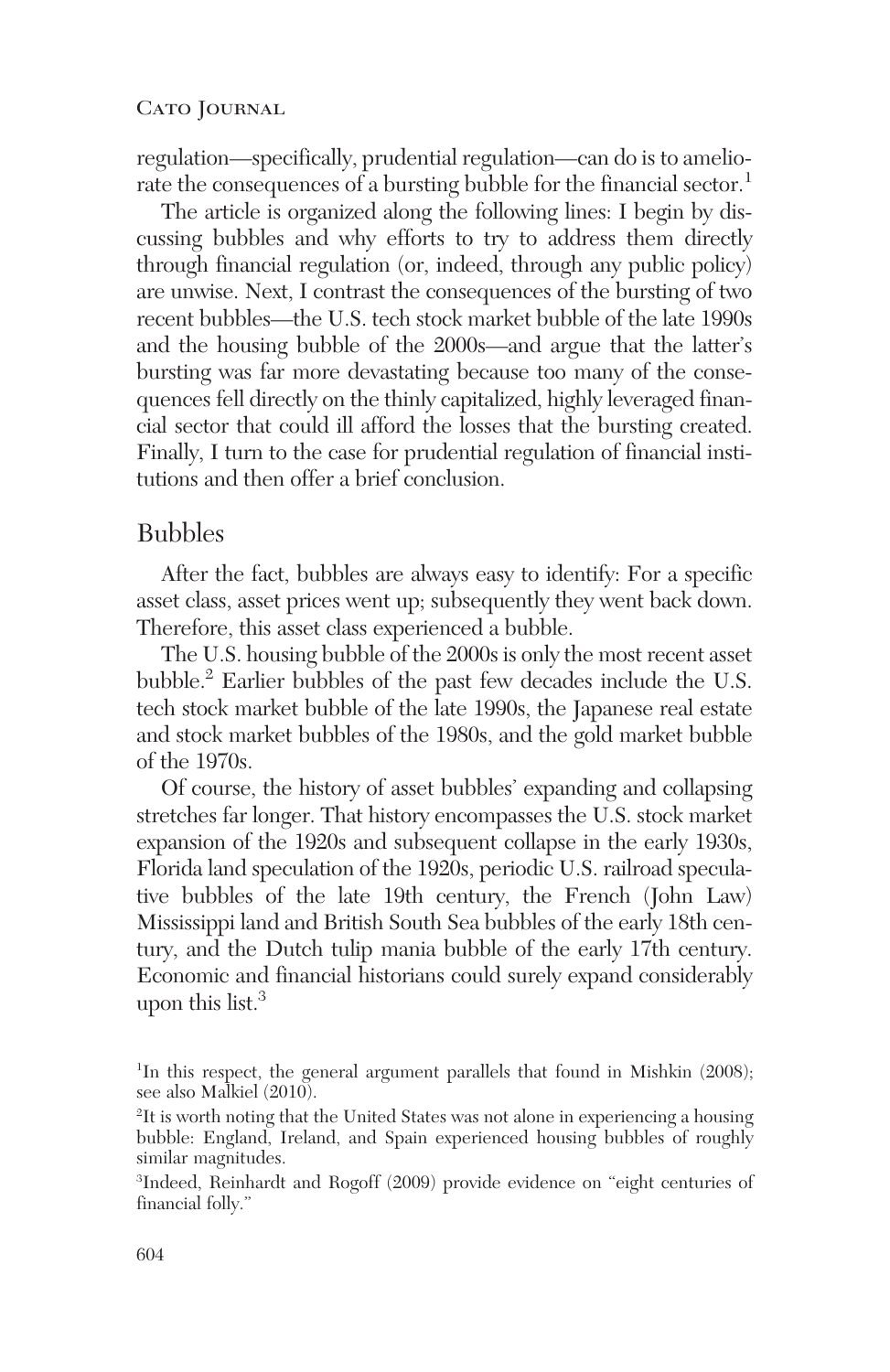However, the definitive identification of a bubble is always an after-the-fact event. During the period of the asset price increase, there will always be a diversity of opinion, including skeptics as well as enthusiasts—after all, someone must be selling at the time that the enthusiasts are buying—but during the period of the price increase the sentiment of the enthusiasts outweighs that of the skeptics. But this is no different from a period of an asset price increase that is based on what afterward turns out to be a solid foundation—for example, the rise in importance of the telegraph in the middle of the 19th century, the rise of the importance of the telephone in the late 19th and early 20th centuries, the rise of the automobile in the first half of the 20th century, the rise of radio broadcasting in the early 20th century, and the rise of television broadcasting in the middle of the 20th century. Enthusiasts promoted these trends; skeptics expressed doubt.

In each of these instances there will be asset price rises that are associated with these trends—whether it is the share prices of the companies that are at the center of these trends or land prices of geographic areas that are proximate to these trends. Any beforehand attention to these bubbles by public policy—in essence, paying greater attention to the skeptics—would risk squelching efficient allocations of resources. Further, in some instances there may be a longer-run expansion and then deflation of the asset prices (e.g., General Motors stock or Detroit land prices). Should these types of longer-run asset price inflations and subsequent deflations also be included as bubbles that warrant public policy attention?

As this brief review highlights, any discussion about bubbles is really a discussion about the efficiency of financial markets. Again, after the fact, it is easy to identify bubbles and thereby to conclude that the financial markets had been mistaken during the period of the asset price run-up. However, it is a large leap from this after-the-fact conclusion to a real-time determination that the financial markets are currently mistaken in the valuation of a specific category of asset. The proper action for anyone who has this belief is to find an opportunity to sell the asset short—not to try to convince policymakers that intervention is warranted.

Further, it is an equally large leap from the after-the-fact conclusions that there have been asset bubbles to the public policy determination that financial markets are generally inefficient and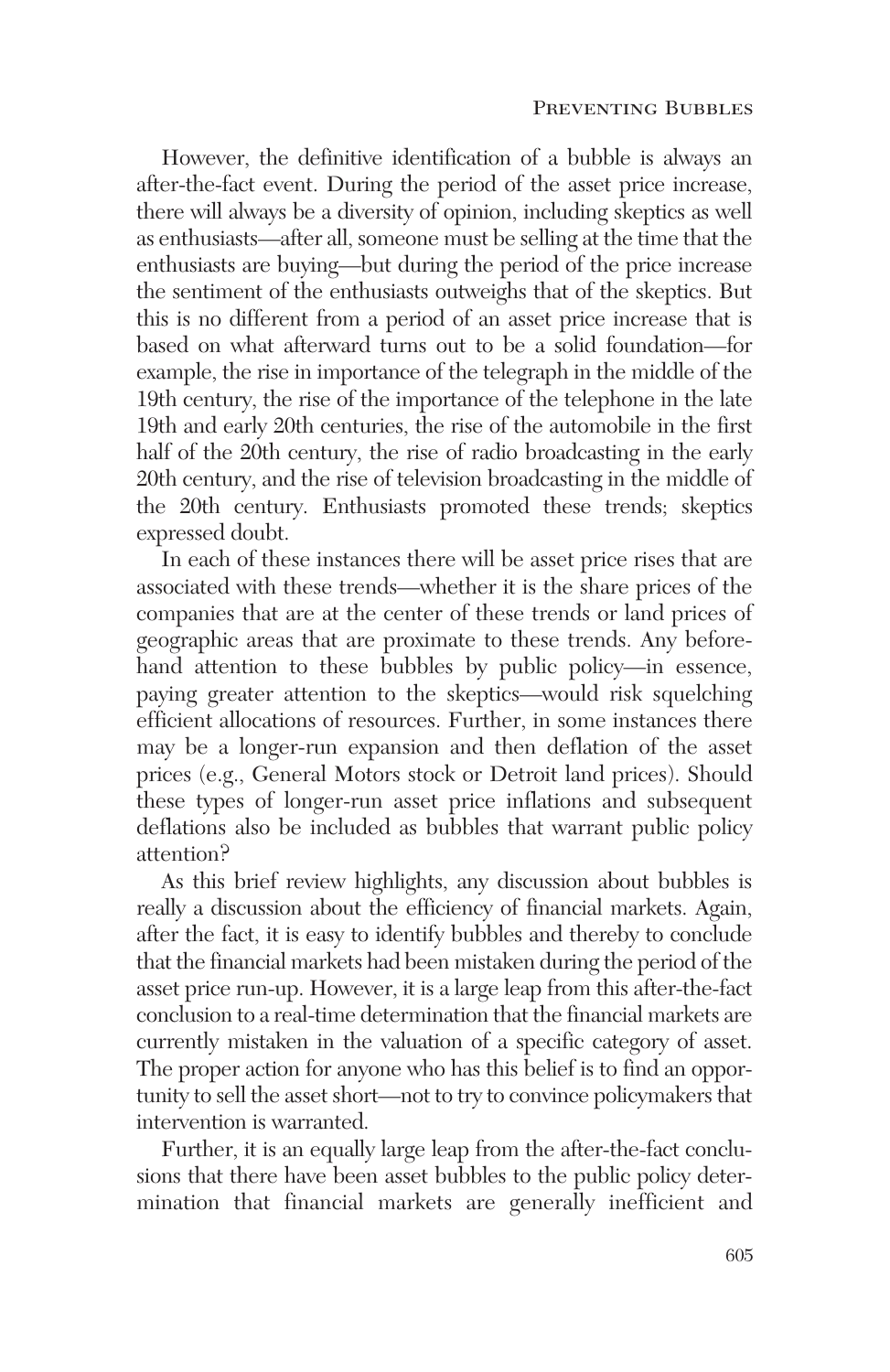therefore warrant widespread intervention to ward off asset bubbles (as well as other ills of inefficient markets). To make this leap would mean that policymakers should be giving excessive weight—more than the financial markets give—to the skeptics (bears); and it is far from clear why policymakers should have superior knowledge as compared to the collective sentiment of the financial markets at such times. Instead, the proper action for policymakers is to focus on areas where market failures are large and pervasive (and are not likely to be swamped by the problems of government failures) rather than heeding the skeptics and those who believe that the financial markets are pervasively inefficient.4

# Different Consequences from Different Asset Bubble Deflations

To express skepticism about public policy's ability accurately to spot asset bubbles in advance, is not to deny that there can be serious consequences from the eventual deflation of an asset bubble. The severity of those consequences can be related to the extent of the involvement of crucial parts of the financial sector. A comparison of the consequences of the deflating of the tech bubble of the late 1990s and the deflating of the housing bubble of the 2000s illustrates this differential severity.

#### *The Bursting of the Tech Bubble*

Between year-end 1999 and year-end 2002, the bursting of the tech bubble of the late 1990s led to approximately \$7 trillion in aggregate U.S. stock market losses.<sup>5</sup> This massive loss of wealth had serious consequences for the U.S. economy. The economy slowed and entered a recession in March 2001, hitting a trough in November 2001. The unemployment rate rose from 3.9 percent in October 2000 and peaked at 6.3 percent in June 2003.

However, the recession was considered to be relatively shallow by recent standards. In essence, the loss of wealth was absorbed, the economy slowed and dipped, and then the economy moved on.

4 On issues of market failure versus government failure, see White (1997) and, more generally, Wolf (1989).

5 The figures are from the Federal Reserve's Flow of Funds data base.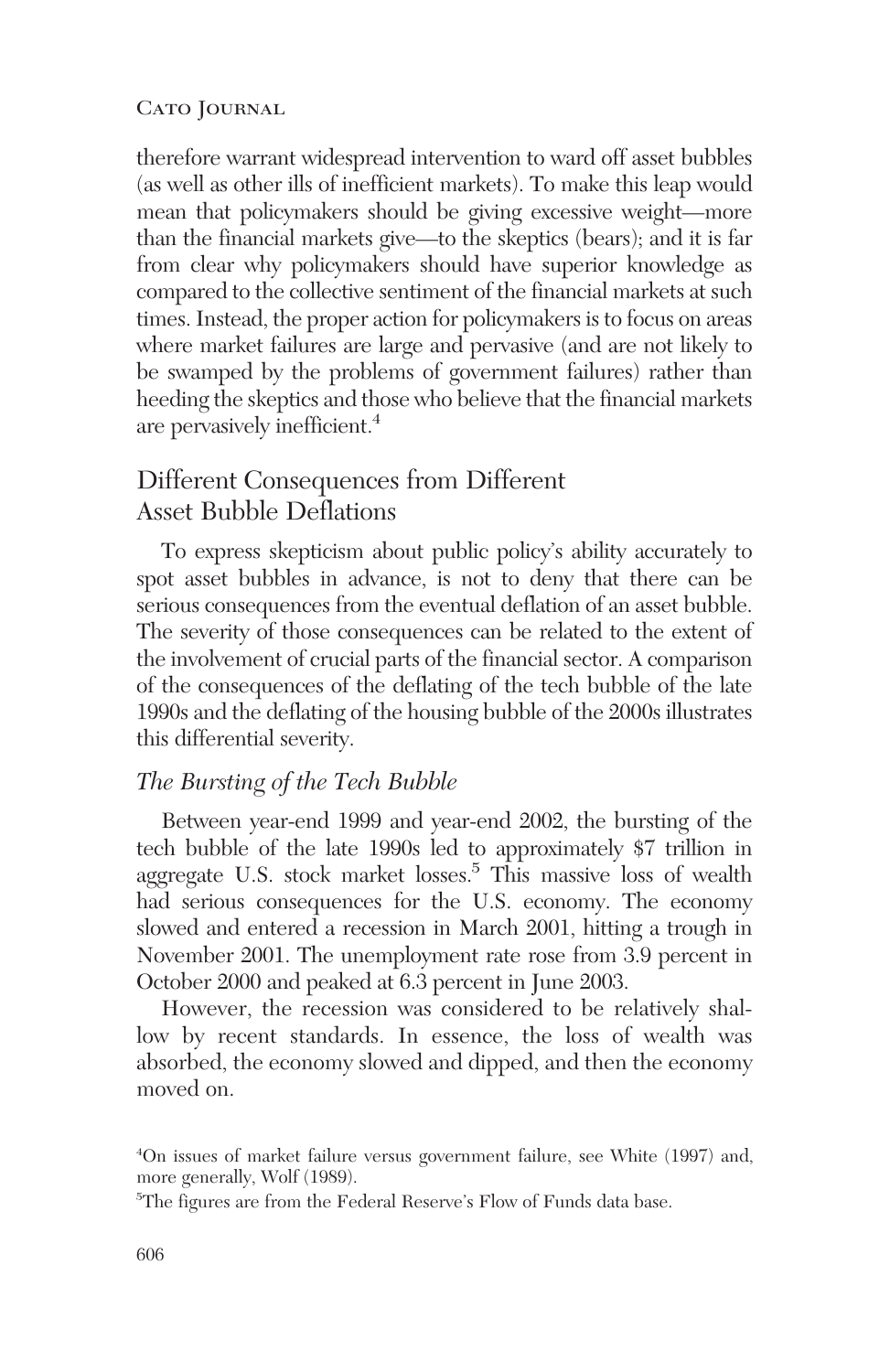# *The Bursting of the Housing Bubble*

According to the Case-Shiller index of residential housing prices, U.S. housing prices hit a peak in June 2006. At the time, U.S. singlefamily housing in aggregate was valued at approximately \$19.4 trillion.<sup>6</sup> As of this writing, housing prices have fallen about 30 percent from their peak, and it is still unclear as to whether they have reached their trough. If the final fall comes to 35 percent, this will represent a loss in value of \$6.8 trillion in housing wealth—a sum that is quite similar to the loss of wealth from the bursting of the tech bubble.

The effects on the U.S. economy of the bursting of the housing bubble have been considerably more severe. There was a collateral slide in the U.S. stock market that generated an additional \$12.7 trillion in loss in aggregate stock market value between the end of the third quarter of 2007 and the end of the first quarter of 2009.<sup>7</sup> The U.S. economy entered a recession in December 2007 and emerged in August 2009. Unemployment in the United States rose from a low of 4.5 percent in May 2007 to a peak of 10.1 percent in October 2009, and was still 9.4 percent at year-end 2010.

The U.S. economy had entered "the Great Recession," which (depending on whether the depth or the length of the recession is being measured) was either the worst recession since the early 1980s, or the worst recession since the 1930s. Under either characterization, the consequences of the bursting of the housing bubble were far more severe than the effects of the bursting of the tech bubble.

# *Why the Difference?*

Why were the severities of the consequences of these two recent asset bubble deflations so different? A straightforward answer can be provided by examining who was holding the assets that shrunk in value.

In the case of the deflating of the tech bubble, the stock market losses were mostly absorbed directly by households: through their direct holdings of equities, through their holdings of equities-based mutual funds, and through their pension funds' holdings of equities.

<sup>6</sup> Again, these data are from the Federal Reserve's Flow of Funds data base.

<sup>7</sup> The decline in the U.S. stock market likely also reflected fears about the health of the world economy more broadly, as well as fears about the effects of the housing bust on the U.S. economy.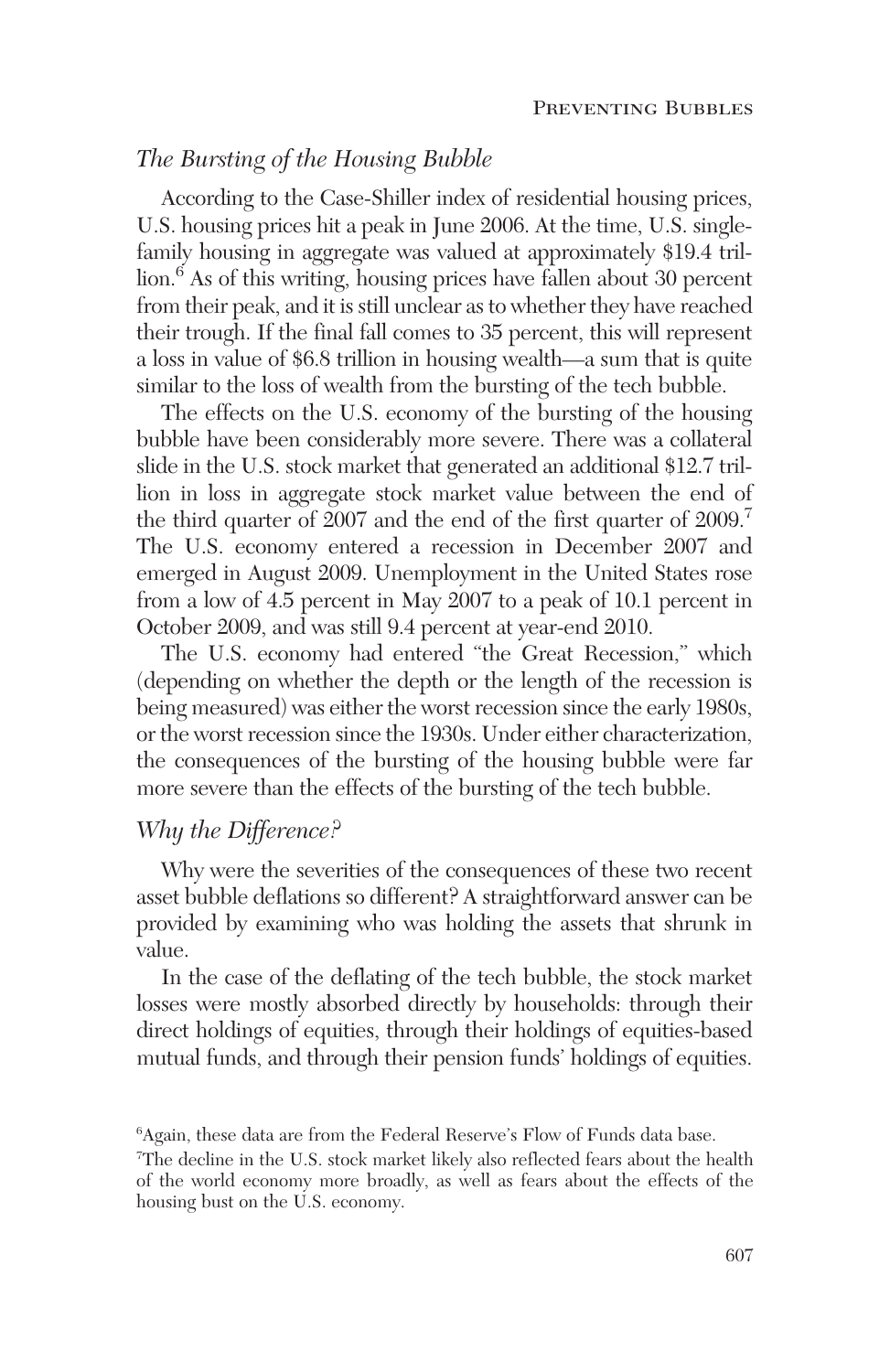In essence, these were unleveraged holdings of the equities: the losses were borne, households were poorer and adjusted their spending, there were macroeconomic consequences, and the economy moved on.

In the case of the deflating of the housing bubble, households again have been the first-absorbers of the losses. And, again, by causing home-owning households to be poorer, the housing bust would cause these households to adjust their spending downward, with consequent macroeconomic effects. Thus far, the effects should have been similar.

However, to the extent that the losses in housing (and the consequent downturn in the economy) caused households to default on their mortgages, some of those losses have been transferred to the financial sector. Consequently, the financial institutions that held the residential mortgages, and the mortgage-backed securities for which the mortgages were the underlying collateral, experienced the losses. Mark Zandi, in his testimony before the House Financial Services Committee in July 2009, estimated aggregate losses borne by the financial sector at about \$1.3 trillion, with about \$550 billion borne by banks and \$205 billion borne by insurance companies (Zandi 2009). Fannie Mae and Freddie Mac, which are government sponsored enterprises (GSEs), have (as of early 2011) absorbed losses of around \$220 billion and may well absorb an additional \$100–\$200 billion of losses by the time the full accounting of the housing debacle has settled.<sup>8</sup> Thus, over \$1 trillion of the housing value losses have been transferred from defaulting households to these specific categories of financial institution.<sup>9</sup>

I have singled out these categories because these financial institutions are highly leveraged: they have relatively small amounts of equity on their balance sheets relative to the size of their debt obligations. Accordingly, in a legal system of limited liability for equity holders, even modest (in percentage terms) losses by highly leveraged financial institutions can generate prospective losses for

<sup>8</sup> As of year-end 2007, Fannie and Freddie had a joint net worth of about \$70 billion. Subsequently, their losses have wiped out that entire net worth, and the two giant GSEs have required (thus far) capital contributions from the U.S. Treasury of about \$150 billion.

<sup>9</sup> Zandi (2009) also estimates losses to pension funds, mutual funds, and hedge funds as totaling \$163 billion. The first two categories are usually not leveraged at all or (for most hedge funds) usually not highly leveraged.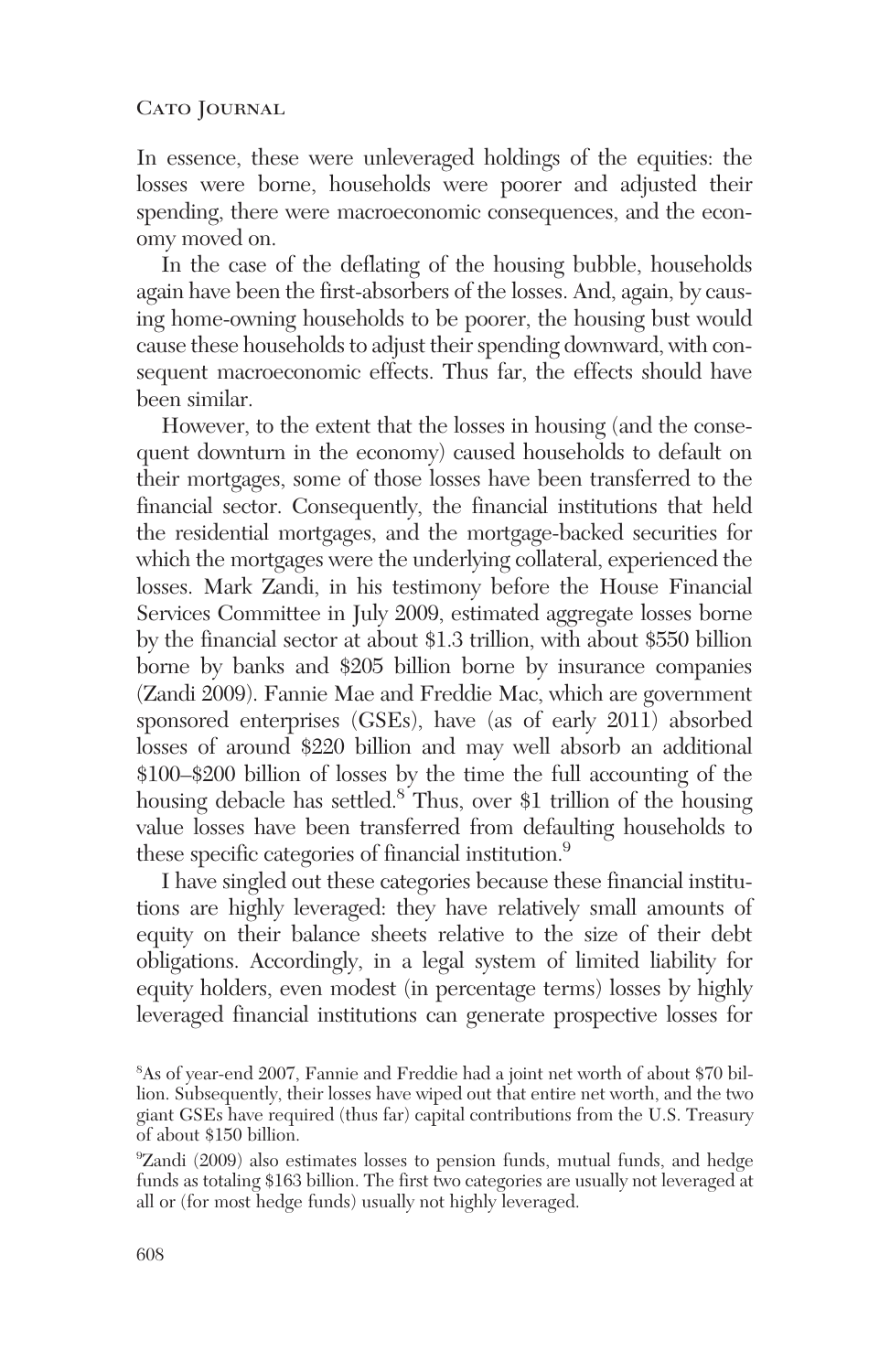the debt holders. Fears of such losses can lead to runs by the debt holders, who hope to get 100 cents on the dollar if they demand repayment (withdraw their funds) before other claimants try to do the same. Moreover, the perceptions of runs at one financial institution may raise similar fears by imperfectly informed creditors at other (similar) financial institutions and thereby start a cascade or contagion of runs.10

Prior to 2008, such runs were thought to be largely or wholly the problem of depository institutions, which the creation of federal deposit insurance in 1933 had largely solved. In 2008, however, the financial sector—and then policymakers—came to the realization that runs could occur on large, thinly capitalized investment banks and bank holding companies that were financed with short-term obligations and that had made investments of increasingly uncertain value in residential mortgages and mortgage-backed securities. Table 1 illustrates the sizes and categories of the 15 largest financial institutions at the end of 2007 and their (thin) levels of net worth or owners' equity. It is worth recalling that, in the context of financial institutions, their "capital" is (as a first approximation) their net worth or equity, and that leverage is the ratio of assets to equity (see White 2009a). To take an example from Table 1, Bear Stearns at the end of 2007 had capital that was only 3 percent of its assets, and (equivalently) its leverage ratio was 331 ⁄3-to-1.

Consequently, having even \$1 trillion of the (roughly) \$7 trillion in housing losses spill into the highly leveraged domain of commercial banks, investment banks, GSEs, and (to a more limited extent) insurance companies was devastating to those parts of the financial sector (see Greenspan 2010 and Swagel 2009). The largest 15 financial institutions in the United States that are portrayed in Table 1, with an aggregate of \$15.5 trillion in assets, had an aggregate of only \$0.9 trillion in capital. The entire U.S. depository system (of which the largest five members are represented in Table 1) at year-end 2007 had \$13 trillion in assets and only \$1.3 trillion in capital.<sup>11</sup>

The uncertainties as to which financial institutions were still solvent—that is, had assets with a true market value that exceeded

<sup>11</sup>These data are from FDIC reports.

<sup>10</sup>More formal discussions of runs can be found in Diamond and Dybvig (1983), Postlewaite and Vives (1987), and Chen (1999).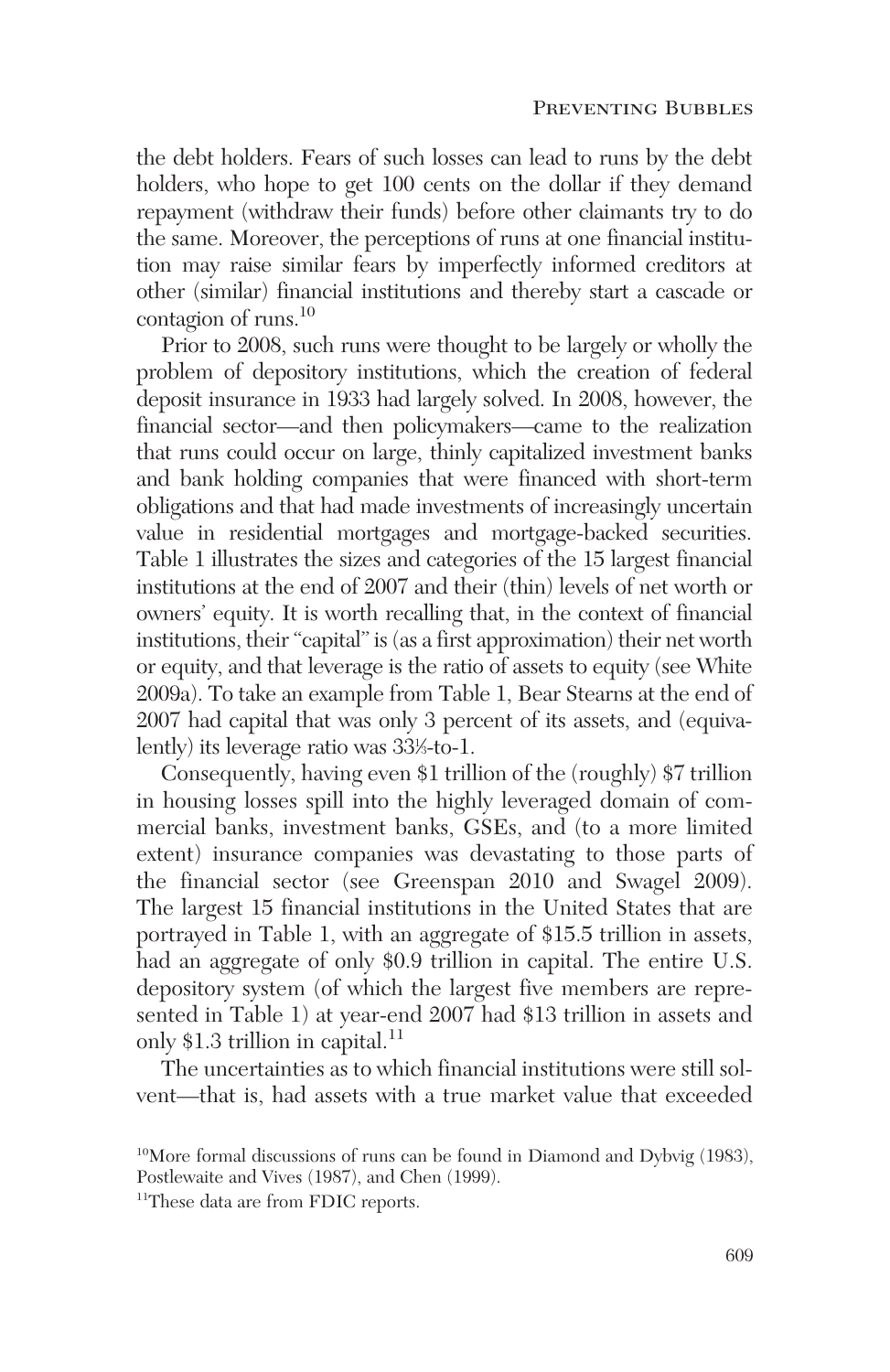| Rank           | Financial Institution  | Category        | Assets<br>$($$ billion $)$ | Equity as a<br>% of Assets |
|----------------|------------------------|-----------------|----------------------------|----------------------------|
| 1              | Citigroup              | Commercial bank | 2,182                      | 5.2                        |
| $\mathfrak{D}$ | <b>Bank of America</b> | Commercial bank | 1,716                      | 8.6                        |
| 3              | <b>JPMorgan Chase</b>  | Commercial bank | 1,562                      | 7.9                        |
| $\overline{4}$ | Goldman Sachs          | Investment bank | 1,120                      | 3.8                        |
| 5              | American International | Insurance       | 1,061                      | 9.0                        |
|                | Group                  | conglomerate    |                            |                            |
| 6              | Morgan Stanley         | Investment bank | 1,045                      | 3.0                        |
| 7              | Merrill Lynch          | Investment bank | 1,020                      | 3.1                        |
| 8              | Fannie Mae             | GSE             | 883                        | 5.0                        |
| 9              | Freddie Mac            | GSE             | 794                        | 3.4                        |
| 10             | Wachovia               | Commercial bank | 783                        | 9.8                        |
| 11             | Lehman Brothers        | Investment bank | 691                        | 3.3                        |
| 12             | Wells Fargo            | Commercial bank | 575                        | 8.3                        |
| 13             | MetLife                | Insurance       | 559                        | 6.3                        |
| 14             | Prudential             | Insurance       | 486                        | 4.8                        |
| 15             | <b>Bear Stearns</b>    | Investment bank | 395                        | 3.0                        |
|                |                        |                 |                            |                            |

## TABLE 1 Largest U.S. Financial Institutions by Asset Size (December 31, 2007)

NOTES: The Federal Home Loan Bank System (\$1,272B in 2007) and TIAA-CREF (\$420B in 2007) have been excluded from this list.

If GE Capital were a stand-alone finance company, its asset size (\$650B in 2007) would place it 12th.

SOURCES: *Fortune 500* (5 May 2008), and Federal Housing Finance Agency (for Fannie Mae and Freddie Mac).

the value of their liabilities; or equivalently, had positive capital expanded across the financial system, starting in the summer of 2007 and engulfed the financial system by the late summer of 2008. These uncertainties meant that creditors to these financial institutions (often other financial institutions in the United States or overseas) were increasingly reluctant to lend to each other. Insolvency fears morphed into liquidity pressures, and liquidity pressures, which caused some institutions to sell some assets at fire-sale prices, in turn exacerbated insolvency fears.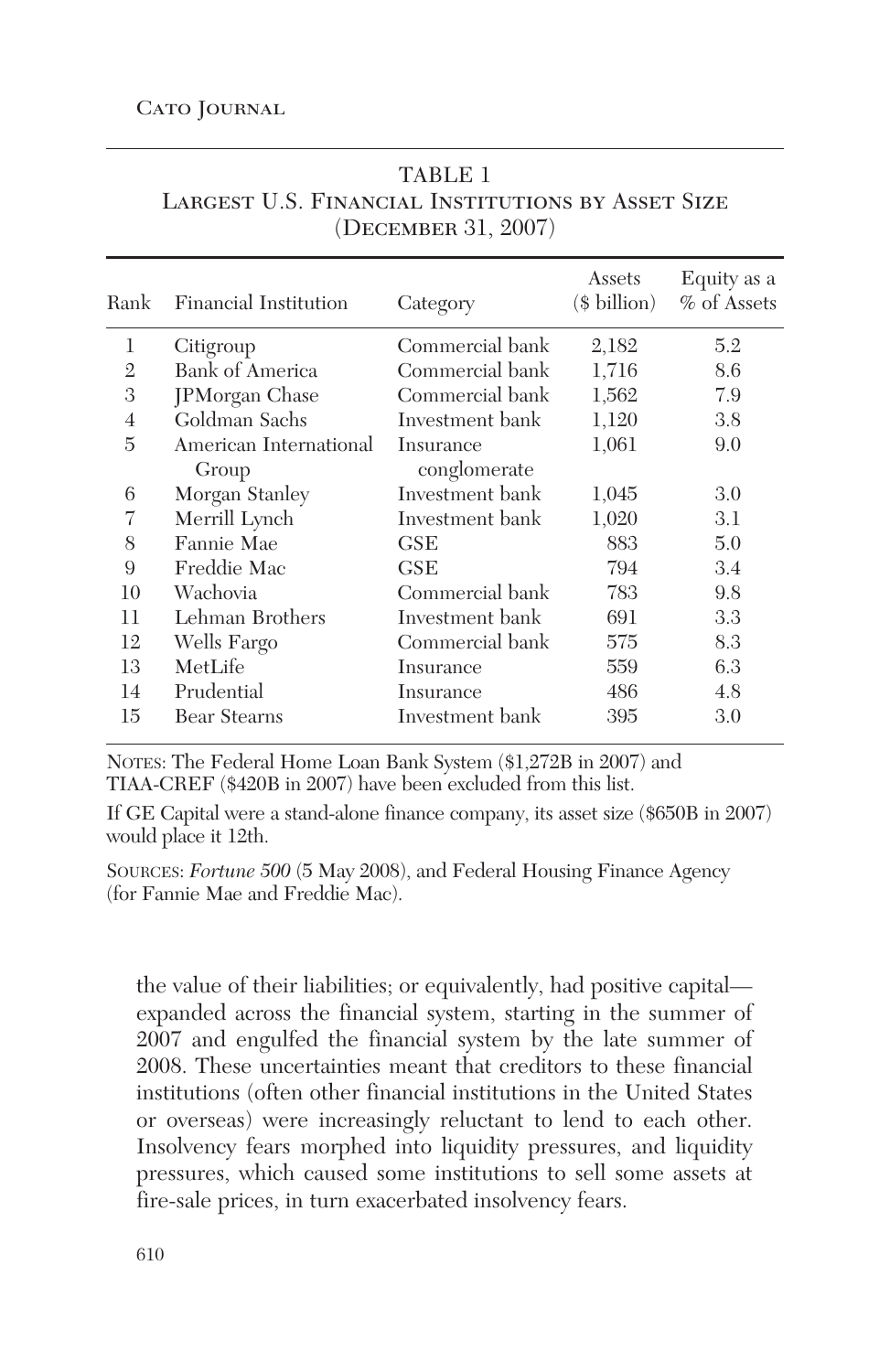As of the summer of 2008, depositors in commercial banks and thrift institutions were protected by deposit insurance, but only amounts up to \$100,000 were covered. Any household or business with deposit amounts greater than \$100,000 would have to worry as to whether their bank was solvent. Further, larger banks financed themselves with other kinds of short-term borrowings that were not insured. All of investment banks' liabilities were uninsured. And the GSEs' liabilities were nominally uninsured as well, although the financial markets had always treated them as though they had an implicit guarantee—even though that guarantee had never been put to the test.

With uncertainties and fears of insolvencies rampant in the latter half of 2008 and persisting into early 2009, the financial system froze. One manifestation of that freezing was the widening spread between the three-month Libor (the interest rate at which banks lend among themselves) and the three-month Treasury bill yield (Zandi 2009: 11). In turn, the freezing of the financial system exacerbated the stock market decline and the macroeconomic slowdown that would have accompanied the bursting of the housing bubble in any event.

In sum, having more than \$1 trillion of housing asset losses spill into the thinly capitalized financial sector greatly exacerbated the consequences of the deflating of the housing bubble. One important lesson from this, then, is that greater efforts must be made to make financial institutions less susceptible to the deflation of asset bubbles. That means enhanced prudential regulation, to which we now turn.

## Prudential Regulation

Prudential regulation—the regulatory effort to maintain the solvency of financial institutions—has been applied to banks and other depository institutions, bank holding companies, insurance companies, money market mutual funds, defined-benefit (traditional) pension funds, and broker-dealers. For the purposes of simplicity, I shall focus on depository institutions, which I shall refer to as "banks."12

## *The Arguments for Prudential Regulation*

The arguments for the prudential regulation of banks start with the limited liability protections for the owners of corporations and

 $12$ This section draws heavily on White (2011).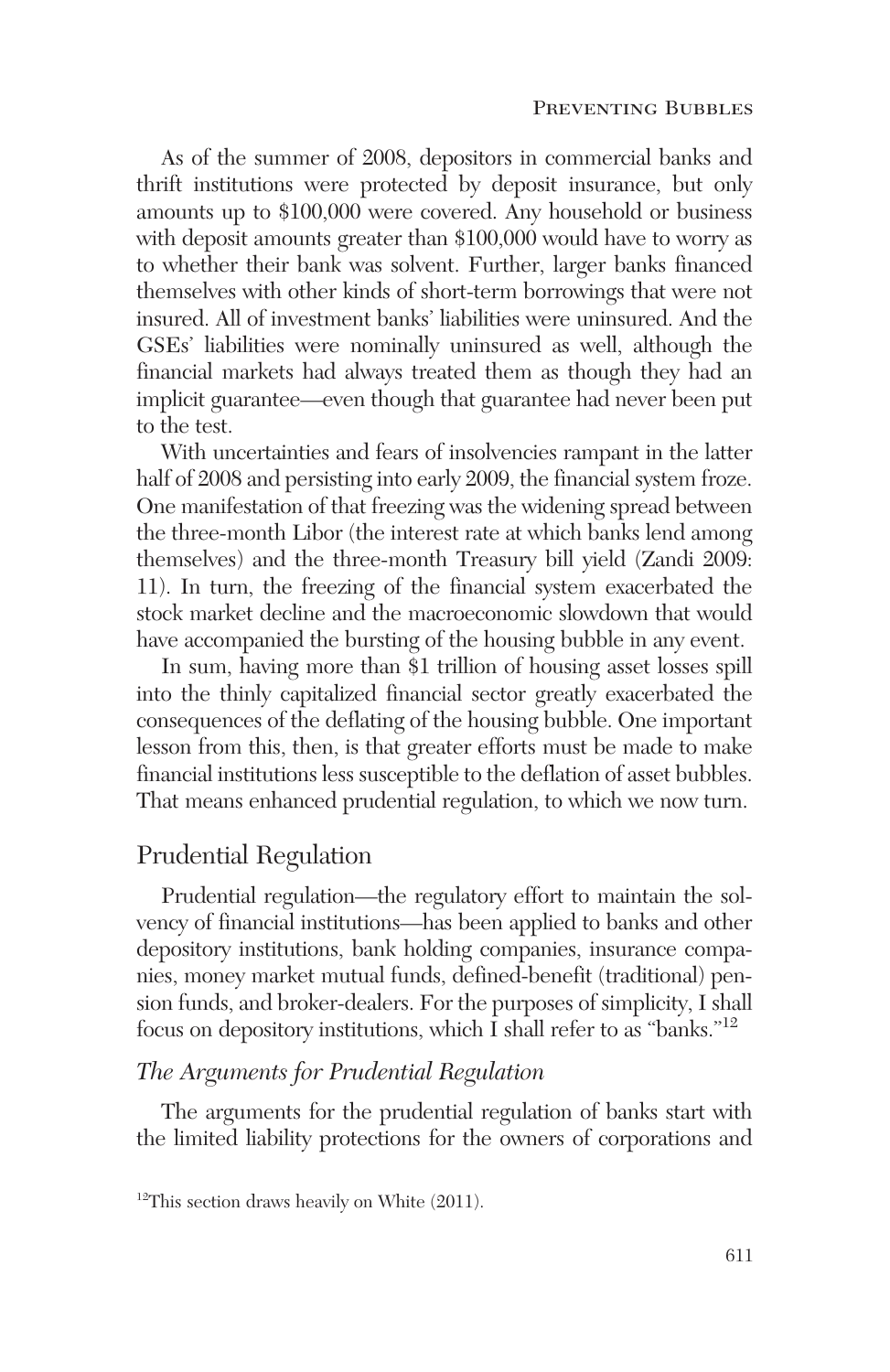the consequent asymmetry of the gains and losses for the owners of a leveraged corporation (i.e., a corporation that is carrying a significant amount of debt on its balance sheet). It's clear that creditors to a corporation need to be protected against the risk-taking incentives of the corporation's owners. For nonfinancial corporations, the creditors (e.g., bond holders and lending banks) are expected to protect themselves through covenants in bond indentures, restrictions in lending agreements, and other safeguards. But for banks the creditors are primarily the depositors, who are seen as unable to protect themselves adequately. Hence, there is a longstanding tradition in the United States extending back at least to the 1860s of having government prudential regulation as the substitute protector for the depositors.<sup>13</sup>

There are several arguments for government prudential regulation of banks (instead of relying on depositors to protect themselves through covenants or other negotiated restrictions):

- 1. Banks are complex and difficult to understand—except (hopefully) by experts—even under the best of circumstances (see Morgan 2002).
- 2. Depositors (even commercial depositors) tend to be relatively unsophisticated with respect to understanding the activities and finances of banks.
- 3. The primary liabilities that banks issue tend to be short-term demand deposits, which the depositors expect to be liquid and available at short notice at par (i.e., they do not expect to bear losses); equivalently, there ought to be a safe place that relatively unsophisticated individuals (and businesses) can keep their money (and savings), as an alternative to cash that is stored in cookie jars or under mattresses.<sup>14</sup>
- 4. Typically, there are large numbers of depositors in a bank, and the amounts of their deposits vary over time. Coordination

<sup>13</sup>The National Currency Act of 1863 and the National Bank Act of 1864 created a national charter for banks and a national prudential regulator—the Comptroller of the Currency—to regulate them. Even before then, the states as charterers of banks saw banks as special and restricted their activities. Further, where states had created state-backed systems of deposit insurance (New York was the first to do so, in 1829), they realized that they needed a system of regulation to try to contain the activities of banks that could put the deposit insurance system at risk. 14This last version is really an argument for deposit insurance, but then the deposit insurer would want a system of prudential regulation to protect itself.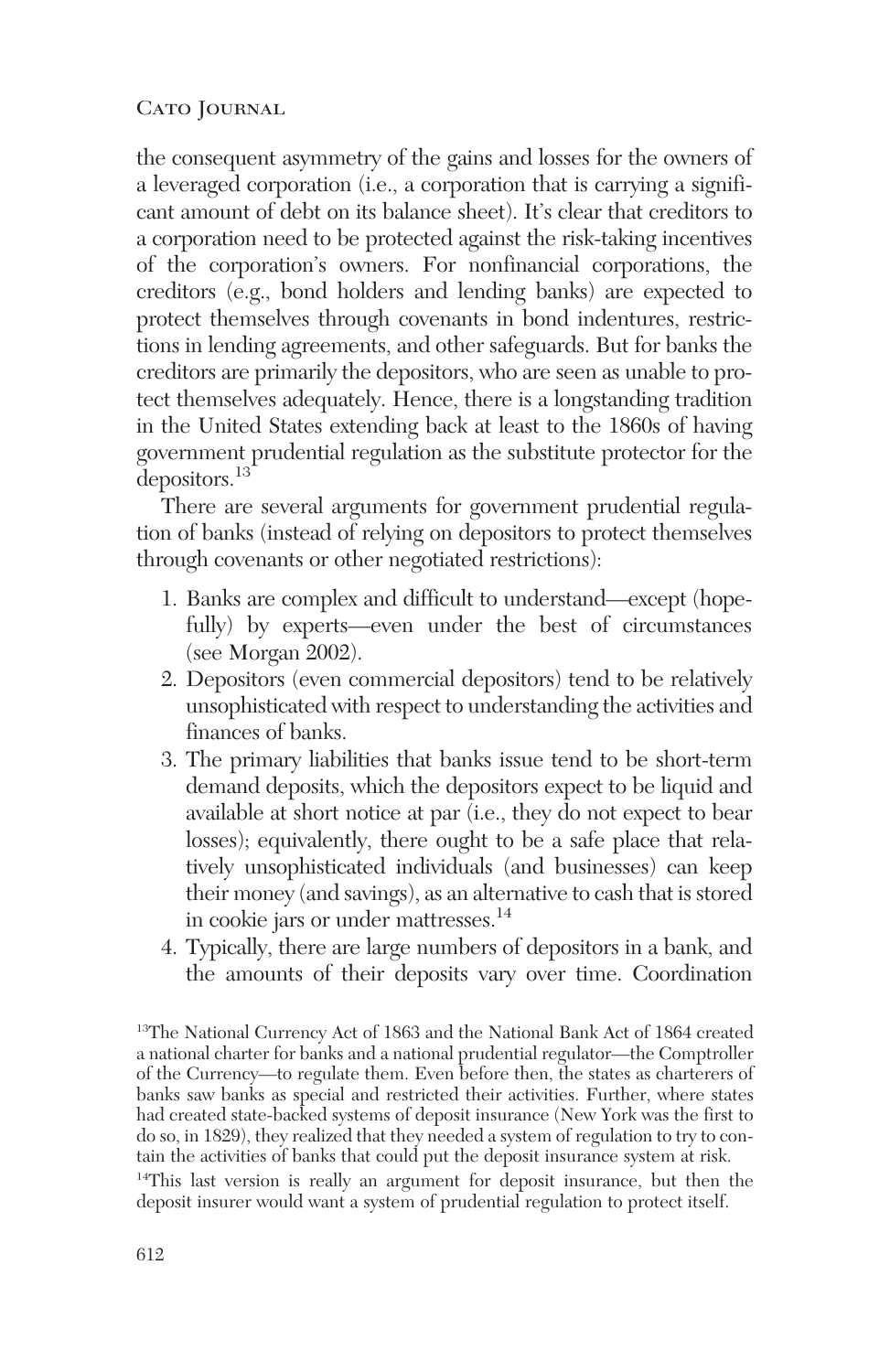among them, so as to agree on a set of covenants to impose on their bank—and to agree on who should do the necessary monitoring—would be far more difficult than is the case for bond covenants (where there is typically a trustee, as well as a few dominant block holders of the bonds that have been issued by any company) or bank loans to nonfinancial corporations (where there is typically a single bank or a consortium of a few banks).

- 5. Because of the foregoing factors, banks are susceptible to runs. If some depositors are unsure about the value of the bank's assets but are worried that the assets may be inadequate to satisfy all depositors' claims, those depositors may want to withdraw their funds before other depositors get the same idea. Other depositors, seeing or hearing about the first group's actions, may similarly rush to withdraw their funds. This general run on deposits can be exacerbated by the realization that even a solvent bank is relatively illiquid, in the sense that it has loaned out almost all of its depositors' funds and keeps only a small amount of cash on hand to deal with normal withdrawals. Moreover, if depositors in nearby banks see the run on the first bank, they fear that the same problems may apply to their banks. Thus, a contagion or cascade of bank runs can develop.<sup>15</sup>
- 6. Since a bank that is subject to a run by its depositors cannot satisfy all of their demands for cash withdrawals, the bank must either close (declare bankruptcy or its equivalent) or suspend payment until it can liquidate its assets.<sup>16</sup> Either of these outcomes would be unsatisfactory to depositors, which can serve to heighten fears and exacerbate runs.
- 7. The closure of a bank because of insolvency will impose losses on relatively unsophisticated depositors. These losses may be considered to be unacceptable politically (as well as exacerbating the depositor nervousness that leads to runs).
- 8. The closure of a bank and the liquidation of its assets—which will mean the calling in (i.e., requiring repayment) of its loans may deprive local households and businesses of a significant

<sup>&</sup>lt;sup>15</sup>As became clear in September 2008, similar runs were possible by the shortterm creditors to the thinly capitalized large U.S. investment banks.

<sup>16</sup>Even for a solvent bank, the forced liquidation of its assets would likely yield losses and render it insolvent, generating losses for even the patient depositors.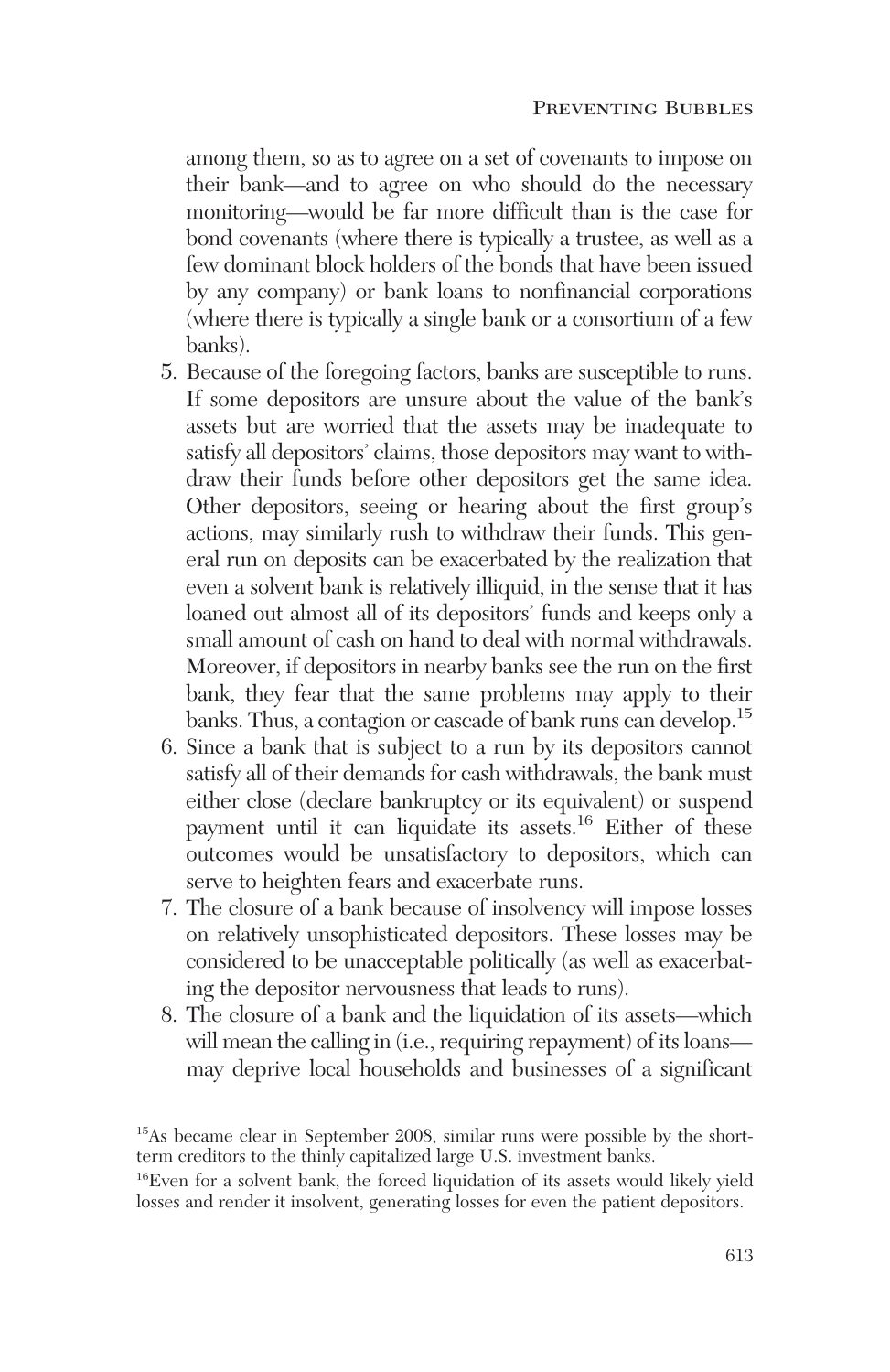source of credit. Even if there are alternative lending sources, the specialized knowledge that the bank has developed as to who is a creditworthy borrower (and who is not) may be lost, to the detriment of those creditworthy borrowers (who, at a minimum, will have to demonstrate their creditworthiness to another potential lender).<sup>17</sup>

The roles of a prudential regulator, a central bank, and deposit insurance in maintaining a stable banking system can now be seen. Prudential regulation is intended to prevent the bank from becoming insolvent and thereby prevent depositors from being exposed to losses.18 The central bank can lend (provide liquidity) to an otherwise illiquid but solvent bank, to help the bank deal with any temporary nervousness that might develop among its depositors.19 And deposit insurance provides a backup reassurance to depositors and thus serves as an additional backstop against bank runs, in the event that prudential regulation has failed to prevent the bank's insolvency.<sup>20</sup>

## *The Primary Tools of Prudential Regulation*

There are a number of ways to carry out prudential regulation. A brief summary follows:

1. *Capital Adequacy*. Since the goal of prudential regulation is to maintain the solvency of banks (i.e., to ensure that they have positive levels of capital), minimum capital levels relative to the risks that are undertaken by the bank are at the heart of any system of prudential regulation.21 Equivalently, this means limits on leverage.

For all financial institutions, capital levels are so thin that accurate measurements of the value of the institution's assets—and thus of its

<sup>17</sup>For example, Bernanke (1983) demonstrated that this was one of the major costs of the thousands of bank closures that accompanied the U.S. economy's descent into the Great Depression of the 1930s.

<sup>18</sup>For a skeptical view as to the efficacy of prudential regulation, especially outside of the U.S. context, see Barth, Caprio, and Levine (2006).

<sup>19</sup>Of course, in lending to the bank, the central bank becomes a creditor to the bank. At a minimum the central bank will want adequate collateral for its loan, and, more generally, it will want to assure itself of the solvency of the bank to which it is lending.

<sup>20</sup>For general arguments along these lines, see White (1991).

<sup>21</sup>Included in capital should be a slice of subordinated debt and/or debt that converts to equity (contingent capital) when capital levels decline.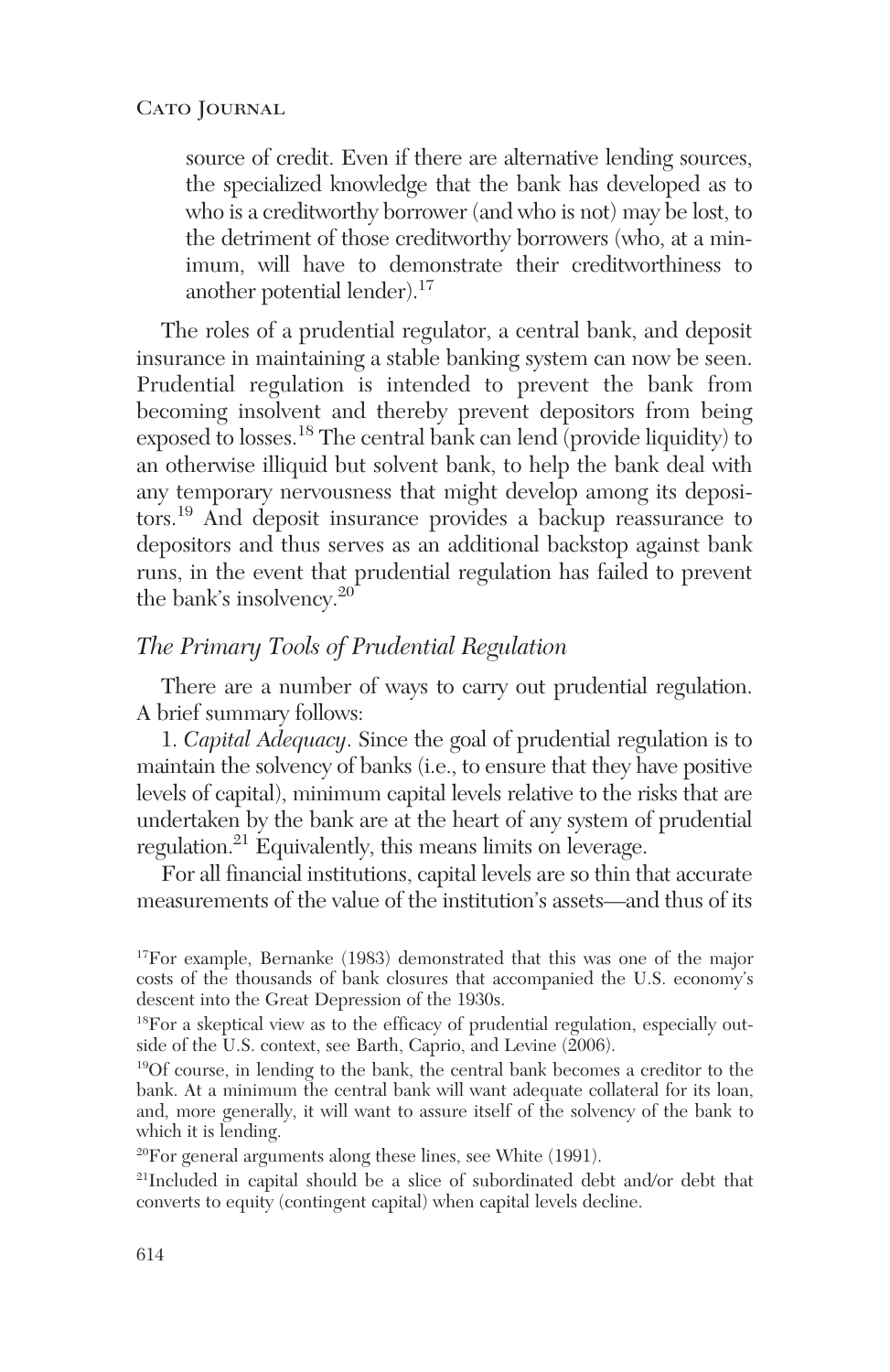capital (because capital is determined by simple subtraction)—are crucial. An accounting system that relies primarily on market values for the determination of asset values (with some allowance for the vagaries of thin markets), rather than on historical costs or on projected cash flows, is essential.

As a bank's capital buffer gets thinner, prudential regulators should progressively restrict its activities. At the limit of insolvency, the regulator must declare a receivership and take full control of the bank. This system of progressive restrictions has come to be called "prompt corrective action."

2. *Activities Limitations*. In principle, if prudential regulators could accurately ascertain the risks of all potential activities by a bank—including nonfinancial activities, such as owning and operating an automobile manufacturing facility, or a large department store—and could thereby assign the appropriate capital levels, then there would be no need for any restrictions on the activities of banks. More realistically, prudential regulators will be limited in their ability to ascertain the riskiness of most nonfinancial activities—and perhaps even of some financial activities. If prudential regulators cannot ascertain the riskiness of an activity, that activity ought not to be permitted for a bank. $^{22}$ 

3. *Managerial Competency Requirements.* The failure of a bank (even a small, local bank) is clearly a more serious event than the failure of a corner delicatessen. Requiring that the senior managers of a bank demonstrate their competency at running a bank naturally follows.23

4. *Close Monitoring of the Financial Flows between a Bank and Its Owners.* Because it is too easy to loot a bank—that is, to extract assets from the bank in a way that benefits the owners (such as excessive dividends and favorable loans to the owners) but leaves the liability holders at risk—prudential regulators must closely monitor the financial flows between a bank and its owners (or their families and friends).

5. *Adequate Numbers of Well-Trained and Well-Paid Regulators.* Because prudential regulation involves sophisticated monitoring of

<sup>22</sup>However, that activity may well be appropriate for a nonfinancial holding company of a bank. See White (2009b) for a general argument along these lines.

<sup>23</sup>U.S. bank regulators require such competency on the part of the senior management for start-up (denovo) banks. And it remains an occasionally used tool for personnel removal at more seasoned banks.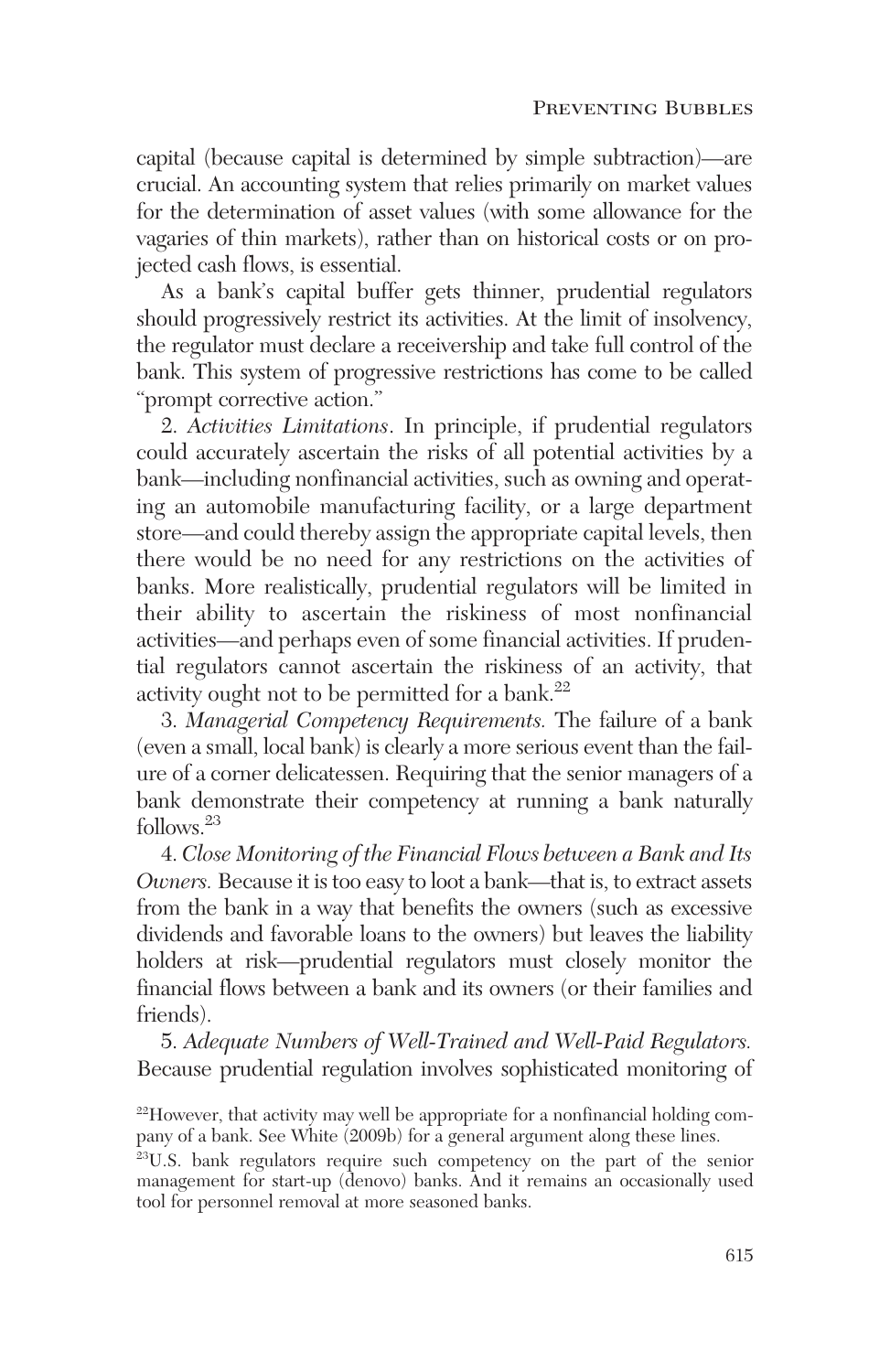sophisticated financial institutions, adequate numbers of well-trained and well-paid personnel to conduct this monitoring are essential.

6. *A Receivership Regime for Insolvent Banks.* Once a bank reaches insolvency, it must be placed in a receivership (usually operated by the regulator or the deposit insurer). The receivership extinguishes the rights of the owners and usually dismisses the senior management who "drove the bank into the ditch." The regulator can then decide whether the best course of action is to liquidate the bank or to find an acquirer.<sup>24</sup>

# *The Wider Application of Prudential Regulation*

Although the prudential regime just described applies specifically to banks, its justifications and principles should apply to any large financial institution where the society-wide consequences of its insolvency would be significant. This was certainly the case at year-end 2007 (see Table 1):

- Five large investment banks alone accounted for over \$4 trillion in assets, with only 3–4 percent capital and highly runable liabilities (with no effective prudential regulatory regime, no guarantees for the liabilities, and no access to the Federal Reserve for liquidity purposes).
- Fannie Mae and Freddie Mac together had \$1.7 trillion in assets and another \$3.5 trillion in outstanding mortgage-backed securities that they had guaranteed, with only 4–5 percent capital (with a weak prudential regulatory regime, the uncertain implicit guarantee of their liabilities because they were GSEs, and no access to the Fed).
- The holding company of Citigroup was effectively another investment bank with \$0.9 trillion in assets (on top of a \$1.3 trillion commercial bank), with low capital and runable liabilities (and a weak prudential regime by the Fed and no insurance for the liabilities).

 $24$ The operation of a receivership is best envisioned as operating in conjunction with the deposit insurer. The deposit insurer pays off the insured depositors and then must deal with its consequent loss—the negative net worth hole of the insolvent bank. The receiver tries to find the best route to maximizing the value of the remaining assets and thus minimizing the size of the deposit insurer's loss.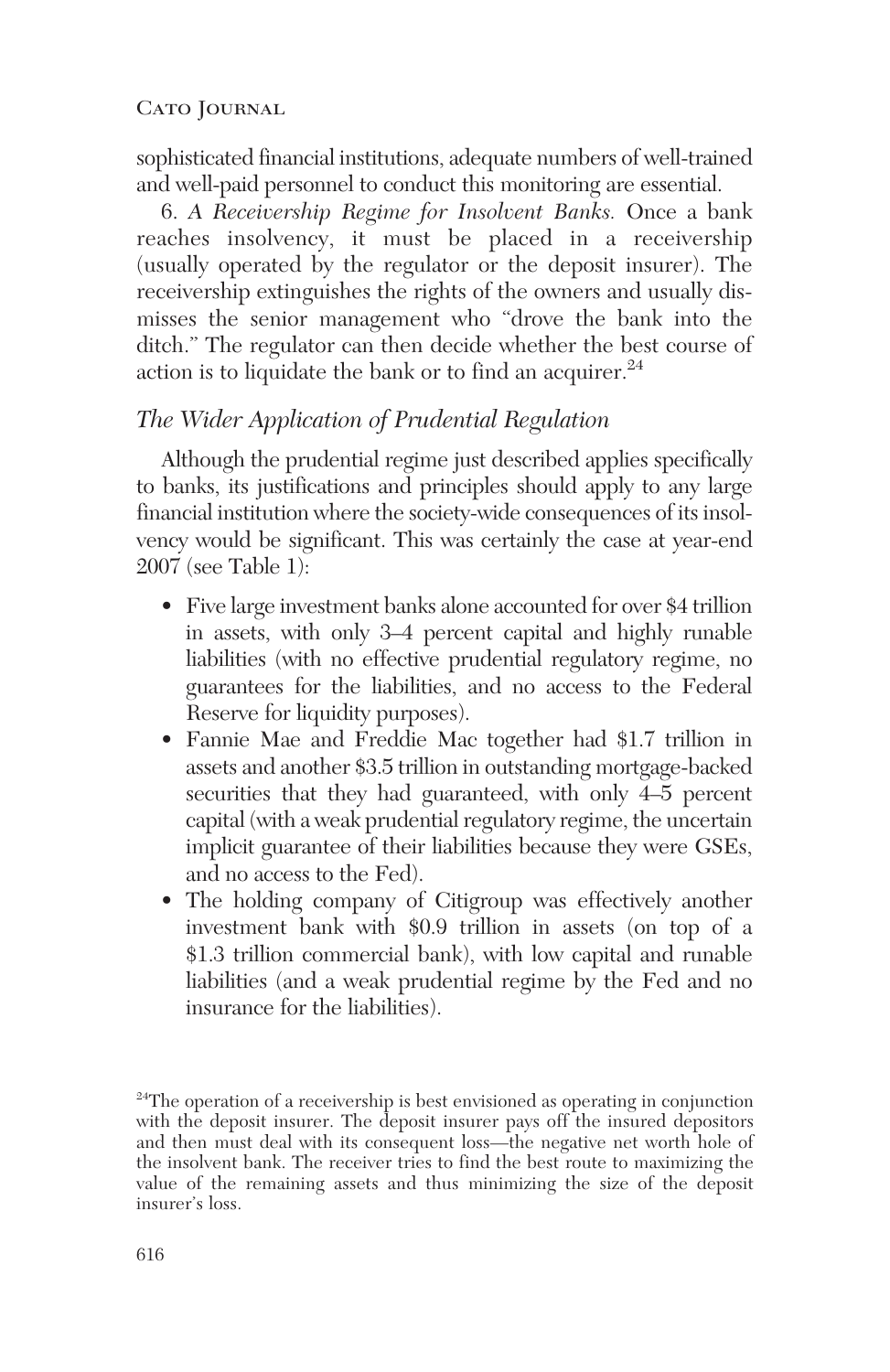• The holding company of AIG had written hundreds of billions of credit default swaps (in essence, insurance policies) on residential mortgage-backed securities but had set aside no capital to cover possible losses on those transactions (with weak prudential oversight by the Office of Thrift Supervision).

Had more effective prudential regulation been in place at the time, the consequences of the collapse of the housing bubble surely would have been far milder. As a collateral benefit, more effective prudential regulation would likely have moderated the inflation of the bubble in the first place, since these financial institutions would have been less leveraged and thereby less able to invest in the residential mortgages and the mortgage-backed securities that helped inflate the bubble.

Arguably, the financial world is different today. Only four of the five large U.S. investment banks have survived, and they are each now parts of bank holding companies. Fannie Mae and Freddie Mac are in government conservatorships and are unlikely to emerge in any form that is similar to their previous GSE status. AIG has been under the supervision of the Federal Reserve since the fall of 2008 and will surely be treated as a bank holding company going forward.

The Dodd-Frank Act of 2010 created a Financial Stability Oversight Council, with an obligation to identify large financial institutions that are *systemically* important but not covered by a prudential regulatory regime; any such identified institution would be subject to prudential regulation by the Federal Reserve. GE Capital would appear to be the major candidate.

The prudential regulatory domain of the Federal Reserve has been considerably widened since the end of 2007. One can only hope that they have truly learned the importance of effective prudential regulation of bank holding companies.

# Conclusion

Public policy efforts to prevent asset price bubbles beforehand are a fool's errand—or worse. At best, they will fail; at worst, they will also discourage efficient and productive asset price changes. Nevertheless, the heightened policy concerns about the consequences of the collapse of the U.S. housing bubble are well founded. Those consequences were far more severe than they needed to be.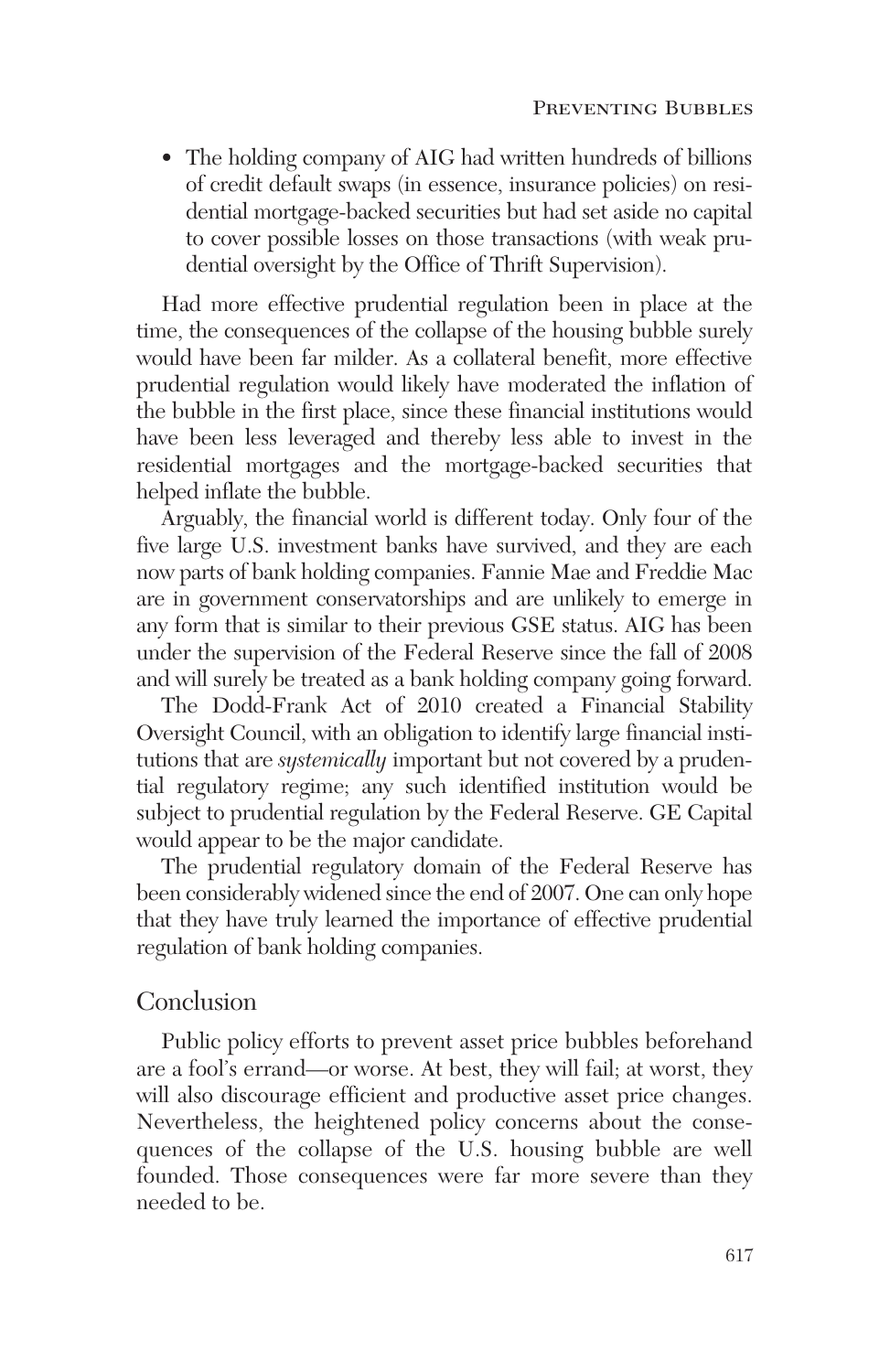Understanding the reasons for that exacerbated severity—that enough of the losses spilled into the highly leveraged portions of the financial sector to cause widespread fears of insolvency and illiquidity, with the consequent freezing of the functioning of the sector—is crucial for sensible policy going forward. At the center of such sensible policy must be a strengthened system of prudential regulation of the kinds of financial institutions that created the extreme difficulties of 2007–09.

# References

- Barth, J. R.; Caprio, G. Jr. ; and Levine, R. (2006) *Rethinking Bank Regulation: Till Angels Govern.* New York: Cambridge University Press.
- Bernanke, B. S. (1983) "Nonmonetary Effects of the Financial Crisis in the Propagation of the Great Depression." *American Economic Review* 73 (June): 257–76.
- Chen, Y. (1999) "Banking Panics: The Role of the First-Come, First-Served Rule and Information Externalities." *Journal of Political Economy* 107 (October): 946–68.
- Diamond, D. W., and Dybvig, P. H. (1983) "Bank Runs, Deposit Insurance, and Liquidity." *Journal of Political Economy* 91 (June): 401–19.
- Greenspan, A. (2010) "The Crisis." *Brookings Papers on Economic Activity* (Spring): 201–46.
- Malkiel, B. G. (2010) "Bubbles in Asset Prices." Center for Economic Policy Studies, Working Paper No. 200 (June).
- Mishkin, F. S. (2008) "How Should We Respond to Asset Price Bubbles?" Banque de France *Financial Stability Review* 12 (October): 65–74.
- Morgan, D. P. (2002) "Rating Banks: Risk and Uncertainty in an Opaque Industry." *American Economic Review* 92 (September): 874–88.
- Postlewaite, A., and Vives, X. (1987) "Bank Runs as an Equilibrium Phenomenon." *Journal of Political Economy* 95 (June): 485–91.
- Reinhardt, C. M., and Rogoff, K. S. (2009) *This Time Is Different: Eight Centuries of Financial Folly*. Princeton, N.J.: Princeton University Press.
- Swagel, P. (2009) "The Financial Crisis: An Inside View." *Brookings Papers on Economic Activity* (Spring): 1–63.